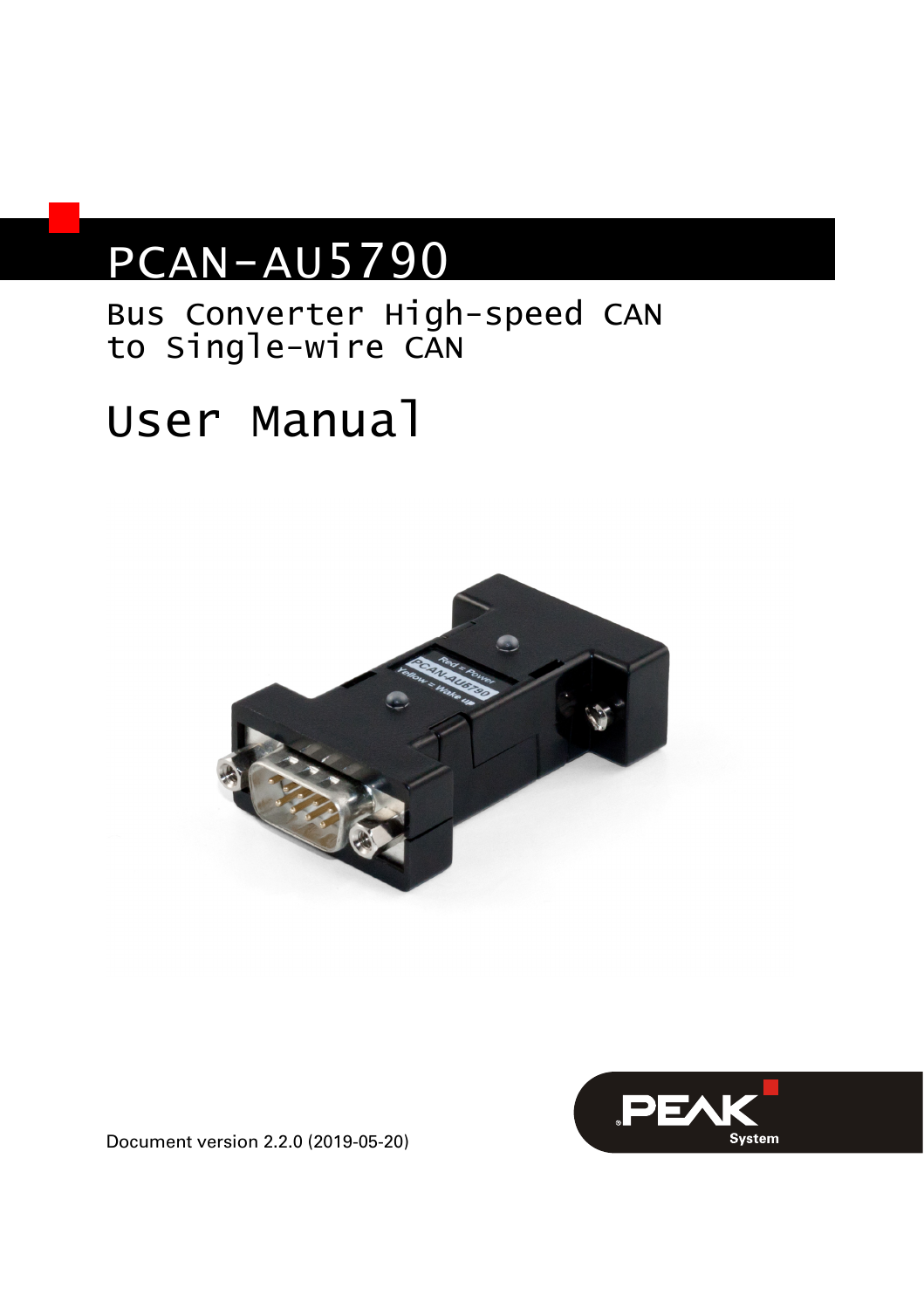

#### Relevant products

| <b>Product Name</b> | Model | <b>Part number</b> |
|---------------------|-------|--------------------|
| PCAN-AU5790         |       | IPEH-002040        |

PCAN® is a registered trademark of PEAK-System Technik GmbH. CANopen® and CiA® are registered community trade marks of CAN in Automation e.V.

All other product names mentioned in this document may be the trademarks or registered trademarks of their respective companies. They are not explicitly marked by  $\sqrt[n]{n}$   $\sqrt[m]{n}$  and  $\sqrt[m]{n}$ .

© 2019 PEAK-System Technik GmbH

PEAK-System Technik GmbH Otto-Roehm-Strasse 69 64293 Darmstadt Germany

Phone: +49 (0)6151 8173-20 Fax: +49 (0)6151 8173-29

[www.peak-system.com](http://www.peak-system.com/)  [info@peak-system.com](mailto:info@peak-system.com)

Document version 2.2.0 (2019-05-20)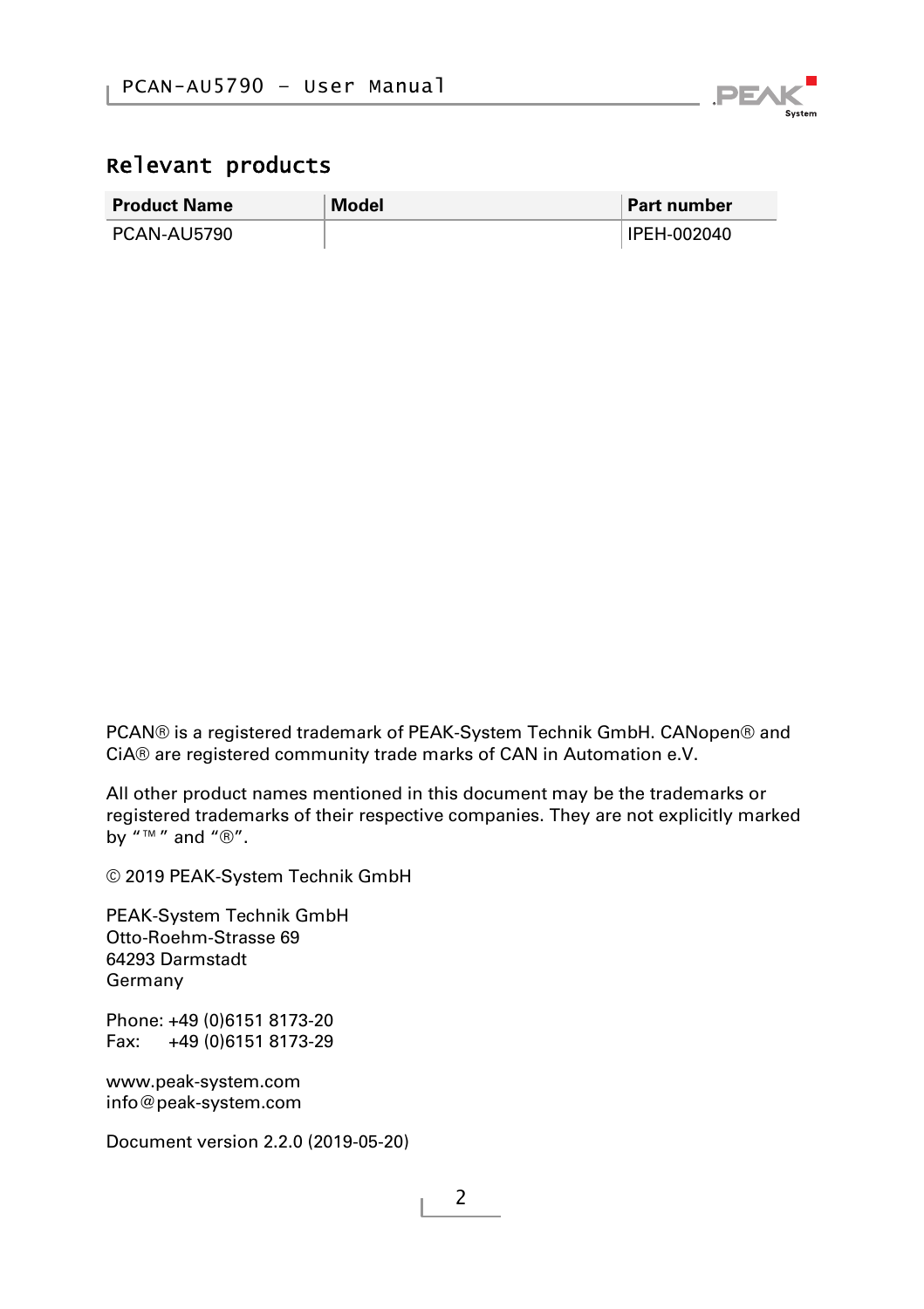

# Contents

| 1 Introduction                                               | $\overline{\mathbf{4}}$ |
|--------------------------------------------------------------|-------------------------|
| 1.1 Properties at a Glance                                   | $\overline{4}$          |
| 1.2 Scope of Supply                                          | 5                       |
| 2 Connectors                                                 | 6                       |
| 2.1 D-Sub Socket: High-speed CAN, Primary Voltage<br>Supply  | 6                       |
| 2.1.1 Supply Voltage Vmain                                   | $\boldsymbol{6}$        |
| 2.1.2 Voltage Supply Alternatively Via Pin 9                 | $\overline{7}$          |
| 2.1.3 Termination High-Speed-CAN                             | 8                       |
| 2.2 D-Sub Plug: Single-wire CAN, Secondary<br>Voltage Supply | 9                       |
| 2.2.1 Ground Connection (GND)                                | 9                       |
| 2.2.2 Additional Supply Voltage V <sub>aux</sub>             | 9                       |
| 2.2.3 Termination Single-wire CAN                            | 9                       |
| 3 Operation                                                  | 10                      |
| 3.1 Status LEDS                                              | 10                      |
| 3.2 Single-wire CAN Operation Modes                          | 10                      |
| 3.2.1 Normal Mode                                            | 11                      |
| 3.2.2 High-speed Mode                                        | 11                      |
| 3.2.3 Wake-up Mode                                           | 11                      |
| 3.3 CAN Bit Rate                                             | 12                      |
| 4 Technical Specifications                                   | 13                      |
| Appendix A CE Certificate                                    | 15                      |
| Appendix B Dimension Drawing                                 | 16                      |
| Appendix C Quick Reference                                   | 17                      |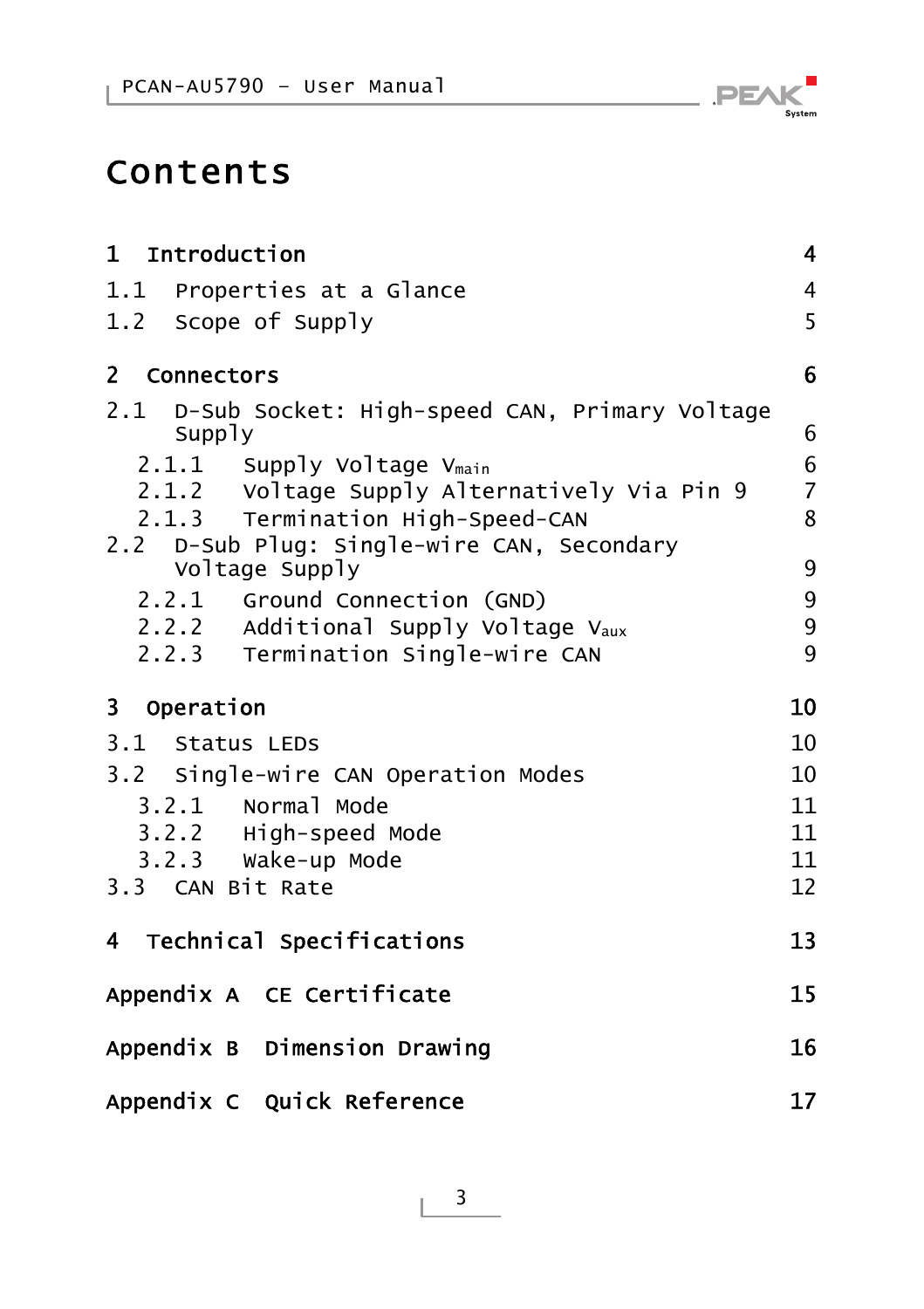

# <span id="page-3-0"></span>1 Introduction

**Tip:** At the end of this manual ([Appendix C\)](#page-16-0) you can find a **Quick Reference** with brief information about the installation and operation of the PCAN-AU5790.

The bus converter PCAN-AU5790 establishes a connection between a High-speed CAN bus (ISO 11898-2) and a Single-wire CAN bus (SAE J2411). It is designed for direct connection of a CAN interface of the PCAN series (e.g. PCAN-USB) to a Single-wire CAN bus. The term AU5790 refers to the transceiver of the same name. This (or a compatible transceiver) is used in the bus converter for the connection to the Single-wire CAN bus.

### Single-wire CAN

Single-wire CAN only uses one signal line in contrast to High-speed CAN. Single-wire CAN is used in motor vehicles. The bodywork functions as ground of the bus. Therefore the Single-wire CAN bus actually consists of an unipolar line and thus reduces the overhead of the wiring through the motor vehicle. On the other hand the highest possible transmission rate is considerably lower than for High-speed CAN.

## <span id="page-3-1"></span>1.1 Properties at a Glance

- $\blacksquare$  There are three operation modes for the SW-CAN side which can be set using a sliding switch. Normal (33.3 kbit/s), High-speed (83.3 kbit/s) and Wake-up
- $\blacksquare$  Indicator LEDs for power supply (red) and wake-up signals (yellow)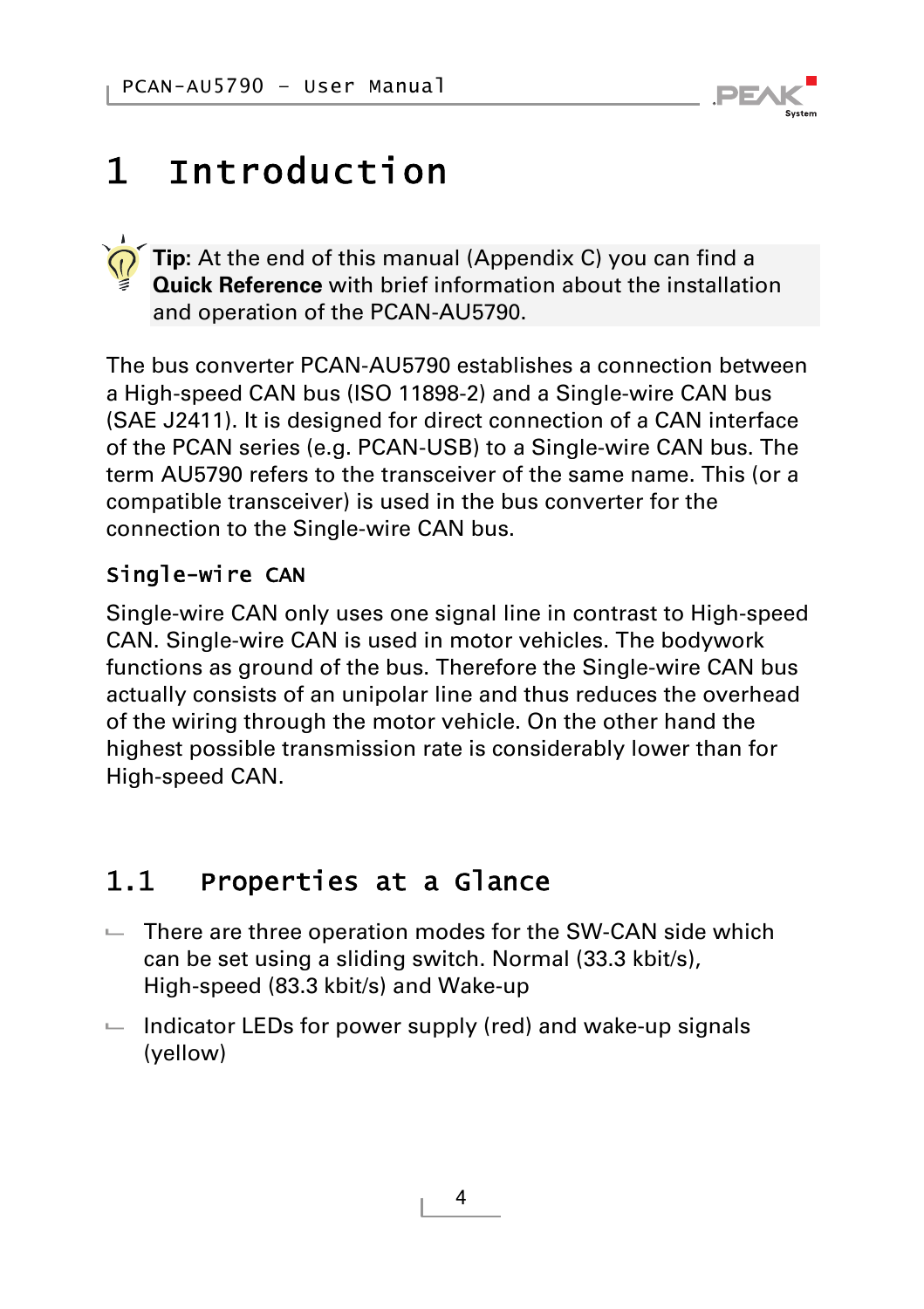

- $\blacksquare$  Power supply (5 V, 150 mA) through High-speed CAN connection (a current list of PEAK CAN interfaces with suitable supply voltage is available on request)
- $-I$  if the power supply has a lower current output than 150 mA, an additional 12-Volt supply is needed via Single-wire CAN connector
- $\sim$  Operating temperature range from 0 to 70 °C (32 to 185 °F)
- **A** Note: You can find additional information about the properties and the behavior of the Single-wire CAN transceiver AU5790 in the corresponding data sheet which you can download, for example, from the NXP website: [www.nxp.com](http://www.nxp.com/)

## 1.2 Scope of Supply

- <span id="page-4-0"></span> $\leftarrow$  Adapter in plastic casing
- $\Box$  Manual in PDF format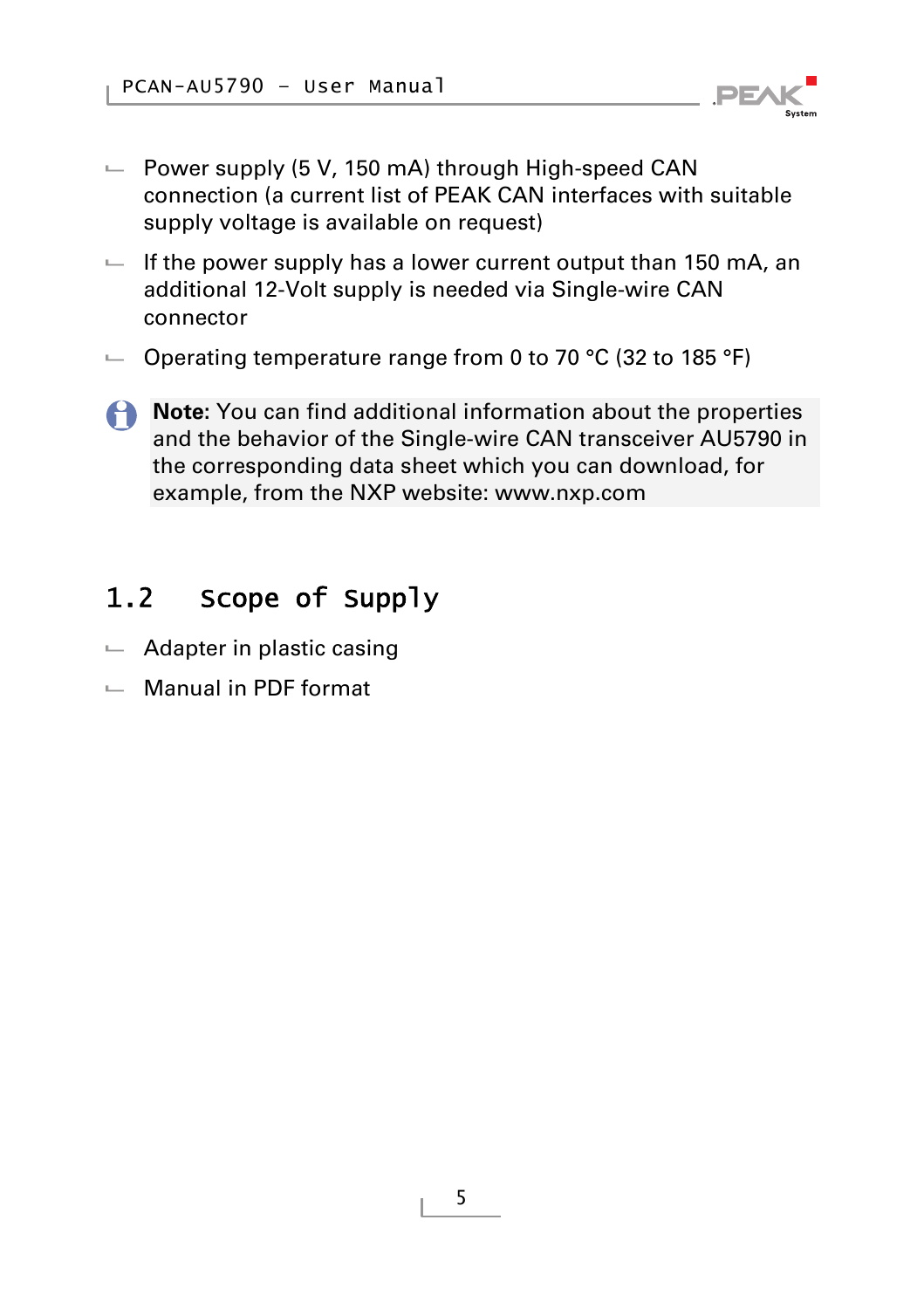

# <span id="page-5-0"></span>2 Connectors

### 2.1 D-Sub Socket: High-speed CAN, Primary Voltage Supply

<span id="page-5-1"></span>The bus converter PCAN-AU5790 is designed for the use as add-on module for a CAN interface of the PCAN series (e.g. PCAN-USB). As an extension it is directly connected to the CAN interface with the High-speed CAN side (D-Sub socket).



**Attention! Risk of short circuit!** When you connect the PCAN-AU5790 to or remove it from the CAN interface, latter must be turned off (without supply voltage). The PCAN-AU5790 or other electronic components may be damaged.



Figure 1: Pin assignment High-speed CAN side (D-Sub socket)

#### 2.1.1 Supply Voltage Vmain

<span id="page-5-2"></span>For the bus converter operation a direct voltage of 5 V  $(V_{\text{main}})$  is needed. The voltage source must be able to supply a current of up to 150 mA.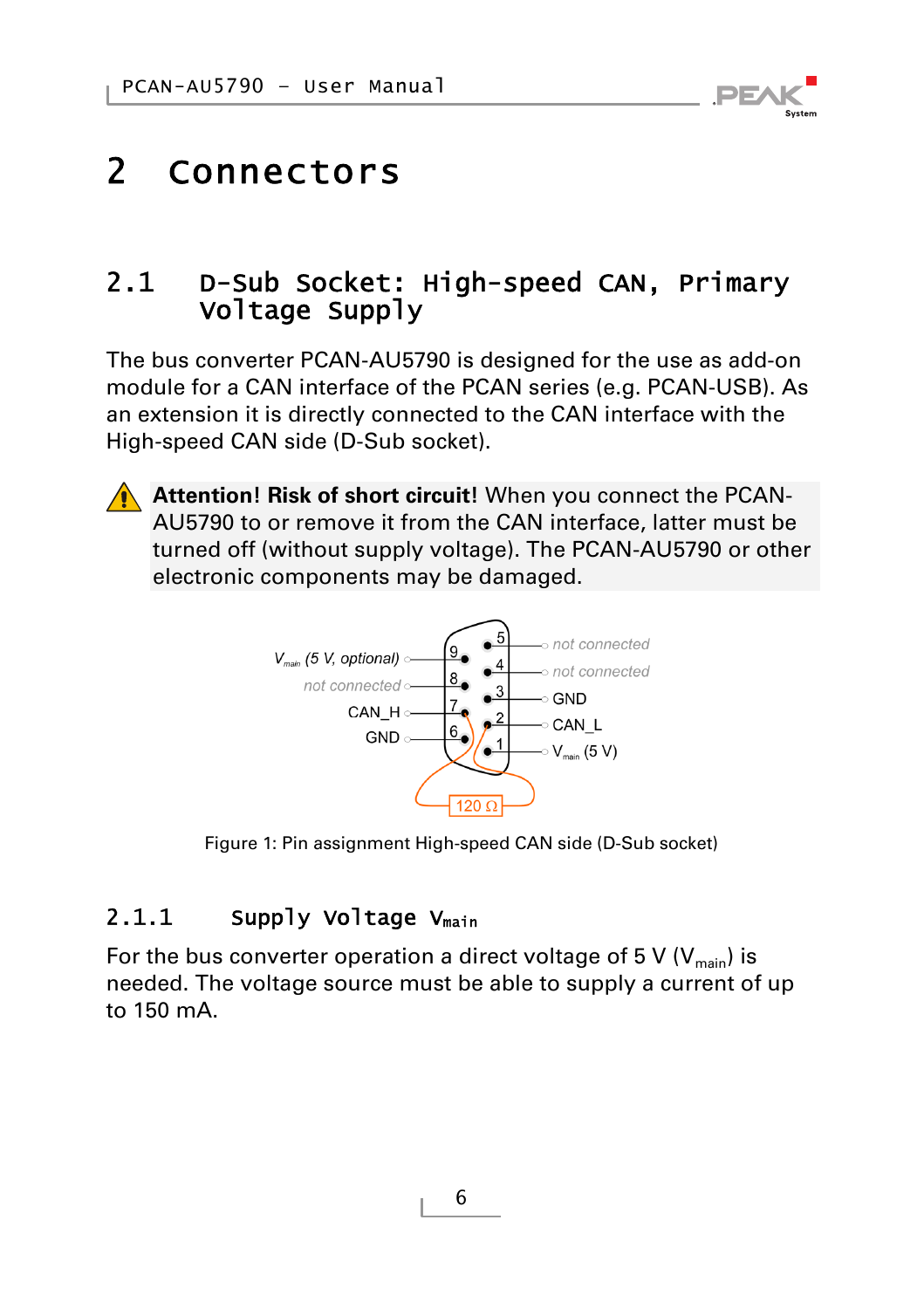

**Note:** If the voltage source cannot supply a current up to 150 mA, an additional voltage supply must be used on  $V_{\text{aux}}$  at the Single-wire CAN connection. This applies, for example, to all CAN interfaces of the PCAN series with galvanic isolation ("opto-decoupled").

For the voltage supply of the bus converter a CAN interface of the PCAN series must be configured so that the 5-Volts supply of the computer is routed to either pin 1 or pin 9 of the High-speed CAN connector. Please take detailed notes from the documentation of the respective CAN interface.

When the 5-Volt supply is active, the **red LED** on the PCAN-AU5790 is on.

### 2.1.2 Voltage Supply Alternatively Via Pin 9

<span id="page-6-0"></span>The bus converter is pre-configured to be supplied via pin 1 of the connector. Alternatively the voltage supply  $V_{\text{main}}$  can be done via pin 9. For that a modification must be done on the PCB of the PCAN-AU5790.

**f** Important note: Perform the following procedure with special care, because soldering can incur unintentional short circuits on the PCB. This can lead to damage of the bus converter or the connected hardware.

 $\Box$  Do the following to route the voltage supply via pin 9:

- 1. Open the plastic casing of the PCAN-AU5790 by cautiously levering the latches on both sides, e.g. with a flat tip screwdriver.
- 2. On the bottom side of the PCB in the soldering field JP1, a 0- Ohm resistor connects the lower two pads (see [Figure 2](#page-7-1)). Unsolder the resistor and replace it so that it connects the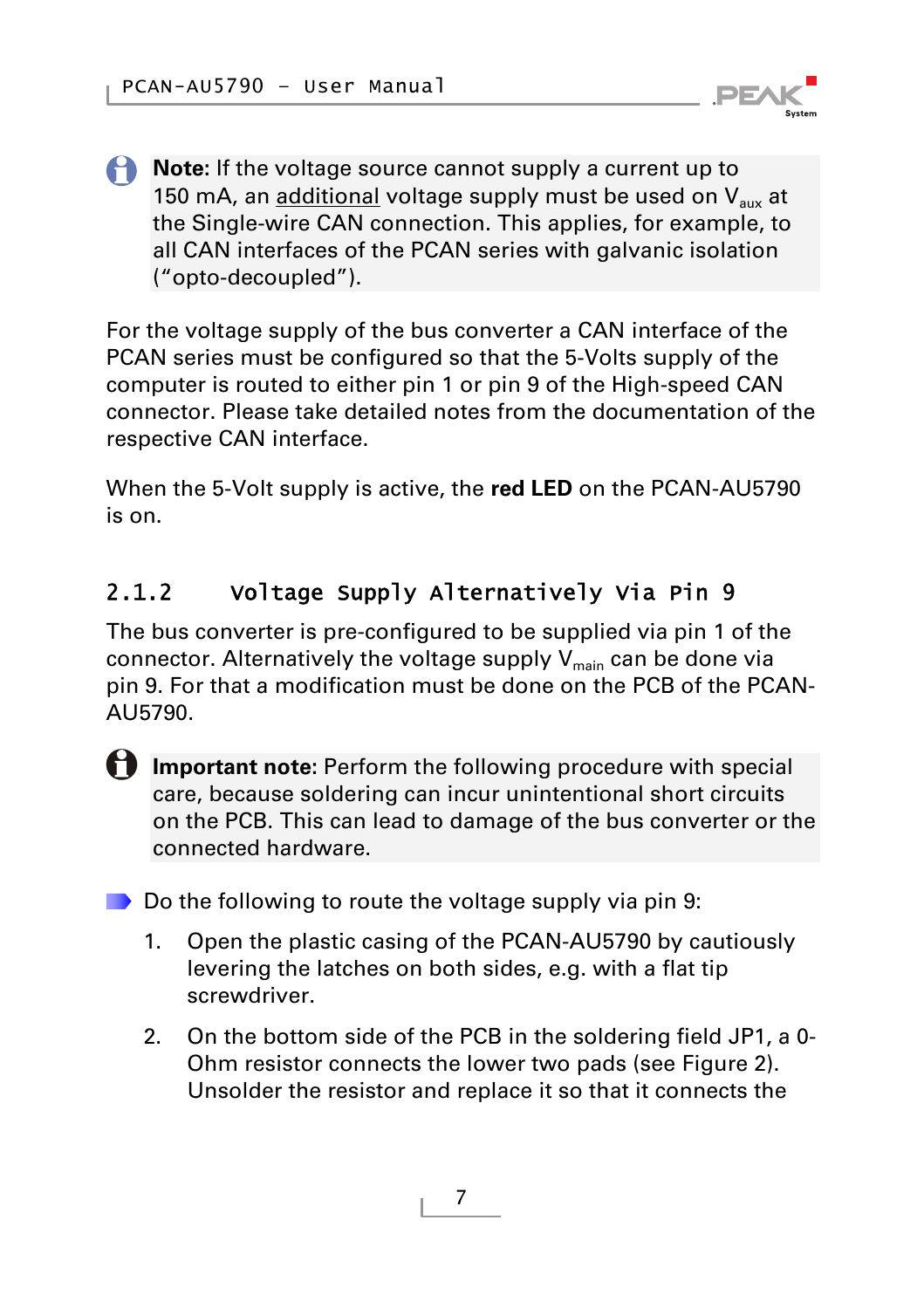

upper two pads. Alternatively, you can remove the resistor and connect the pads with a solder bridge.



Figure 2: Position of soldering field JP1 on the bottom side of the opened PCAN-AU5790

<span id="page-7-1"></span>

| Voltage supply via    | Pin 1 | Pin 9 |
|-----------------------|-------|-------|
|                       |       |       |
| Connected pads on JP1 |       |       |

3. Put together the two parts of the casing on the bus converter. Pay attention to the correct position because of the LEDs and the switch.

#### 2.1.3 Termination High-Speed-CAN

<span id="page-7-0"></span>The High-speed CAN lines CAN\_L and CAN\_H are terminated in the bus converter with an 120-Ohm resistor. This termination is unalterable.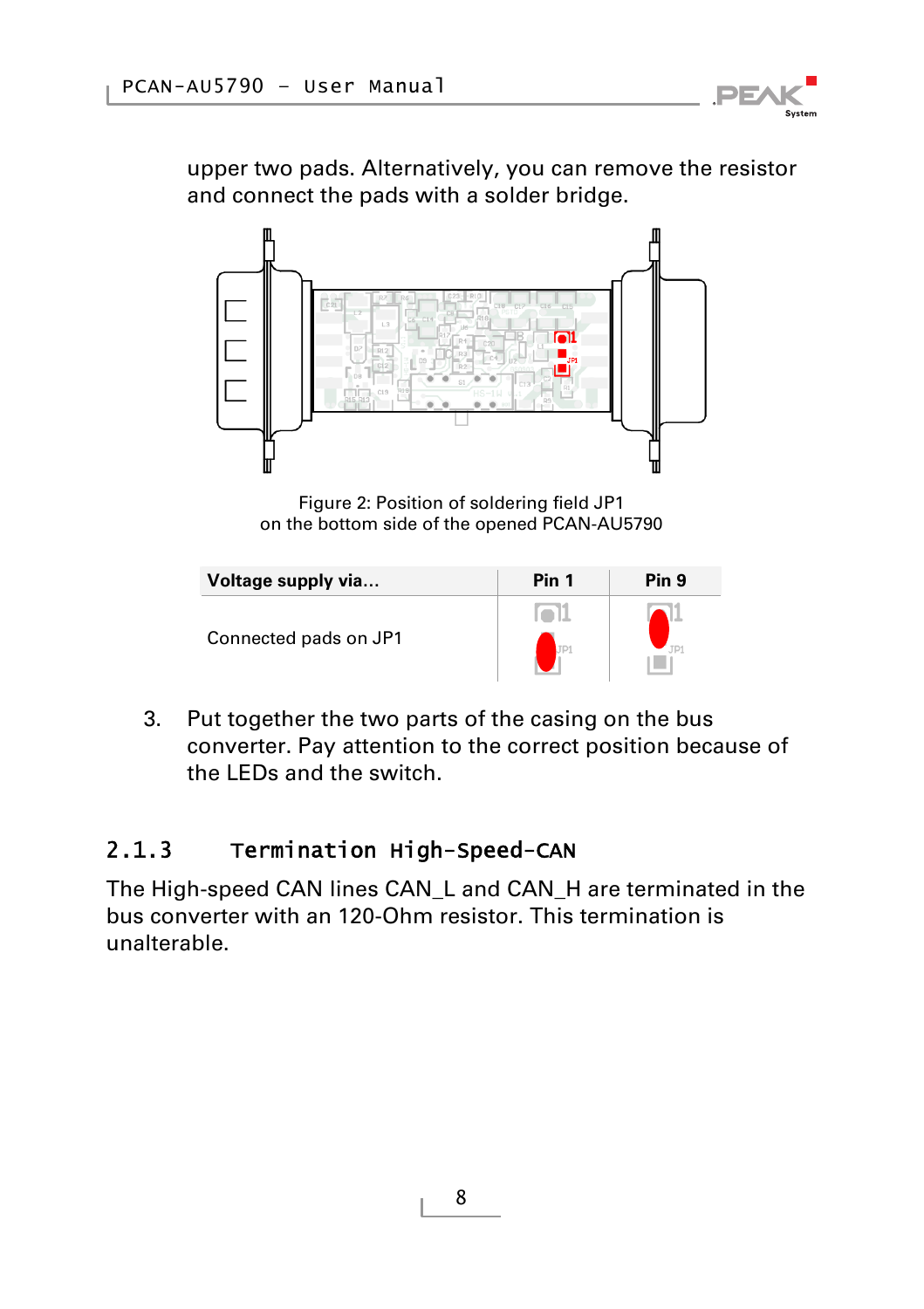### <span id="page-8-0"></span>2.2 D-Sub Plug: Single-wire CAN, Secondary Voltage Supply



Figure 3: Pin assignment Single-wire CAN side (D-Sub plug)

### 2.2.1 Ground Connection (GND)

<span id="page-8-1"></span>For pin allocation it has to be taken into account that a ground connection (via GND) to all other CAN nodes is needed on the Single-wire CAN bus. In motor vehicles this is usually done via bodywork.

## 2.2.2 Additional Supply Voltage V<sub>aux</sub>

<span id="page-8-2"></span>The additional supply voltage  $V_{\text{aux}}$  with 12 V DC (e.g. car battery, 6 - 16 V possible, at wake-up mode 12 V min.) is needed if the 5-Volt supply  $V_{\text{main}}$  at the High-speed CAN connector cannot provide up to 150 mA current. This applies, for example, to all CAN interfaces of the PCAN series with galvanic isolation ("opto-decoupled").

**Note:** The 5-Volt supply V<sub>main</sub> at the High-speed CAN connector must remain when using  $V_{\text{aux}}$ .

## 2.2.3 Termination Single-wire CAN

<span id="page-8-3"></span>On the Single-wire CAN side the PCAN-AU5790 is terminated internally with 5.1 k $\Omega$ . The Single-wire CAN specification does not include an external termination of the bus converter with a terminating resistor.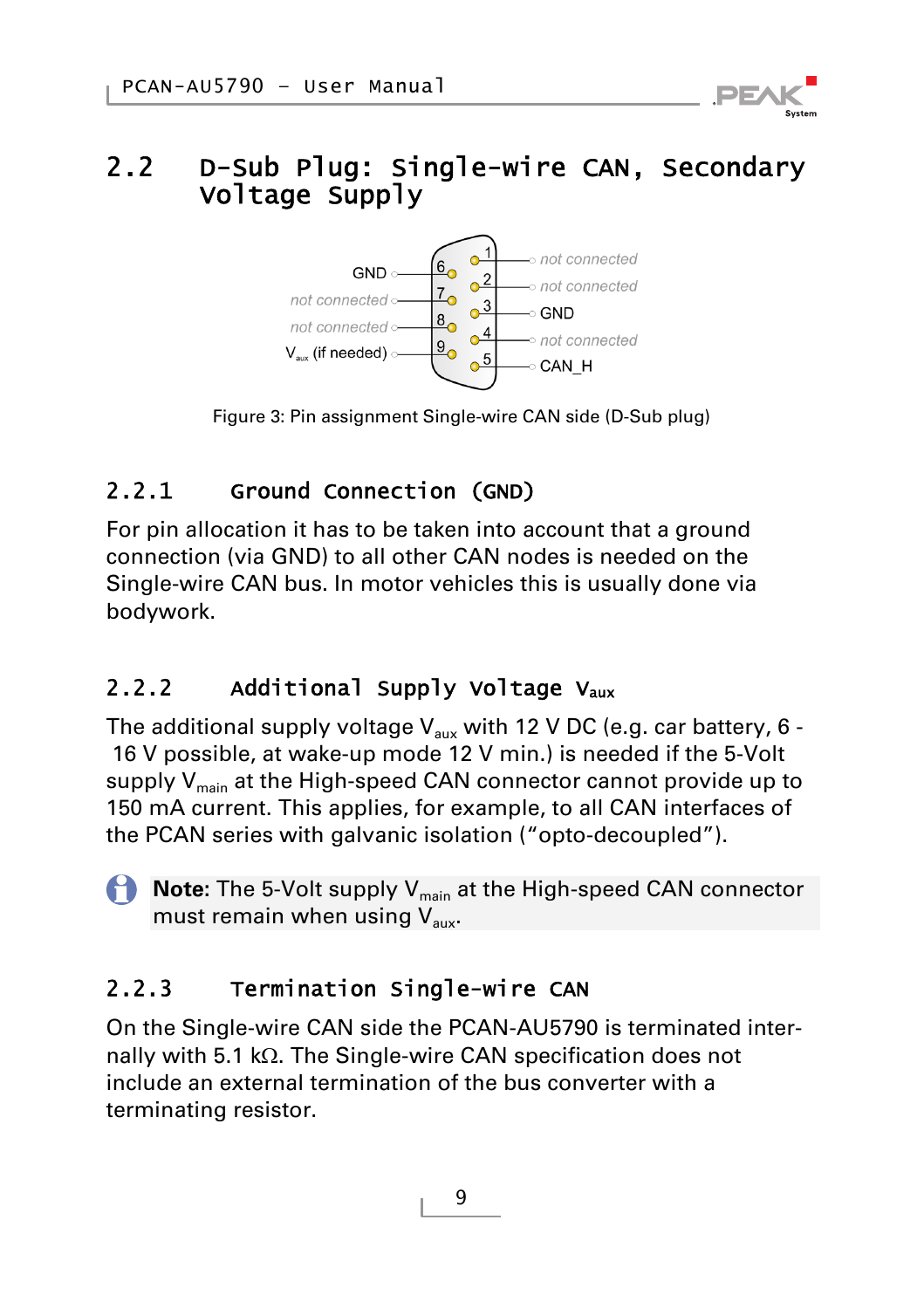

# <span id="page-9-0"></span>3 Operation

### 3.1 Status LEDs

<span id="page-9-1"></span>

| <b>LED</b> | <b>Meaning</b>                                                                                                           |
|------------|--------------------------------------------------------------------------------------------------------------------------|
| Red        | Power supply 5 V                                                                                                         |
| Yellow     | Reception/transmission of wake-up signals on the Single-wire CAN<br>bus (see also section 3.2.3 Wake-up Mode on page 11) |

## <span id="page-9-2"></span>3.2 Single-wire CAN Operation Modes

The PCAN-AU5790 can be operated in three different Single-wire CAN modes. They are determined by the slide switch at the side of the casing.

| <b>Switch position</b> | Mode               | <b>Description</b>                                    |
|------------------------|--------------------|-------------------------------------------------------|
| Middle                 | Normal             | Up to 33.3 kbit/s, with waveshaping                   |
|                        | Right   High-speed | Up to 83.3 kbit/s, without waveshaping                |
| Left                   | Wake-up            | Like normal mode, but with increased<br>signal levels |

The **Sleep mode**, defined in addition for Single-wire CAN, is not supported.

**Note:** To prevent mistakes: The term "high-speed mode" in this manual refers to Single-wire CAN and does not have a direct relation to High-speed CAN.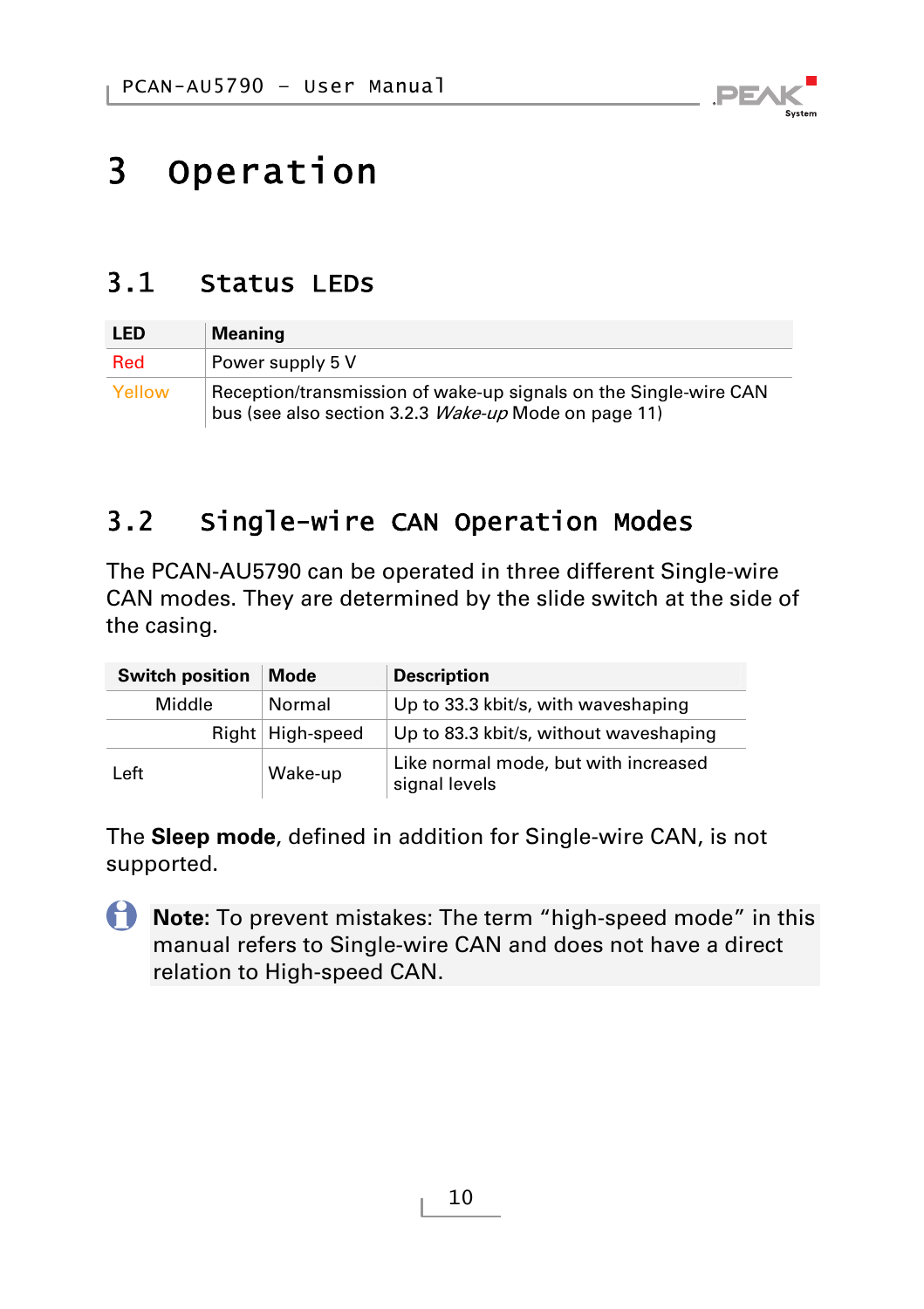

### 3.2.1 Normal Mode

<span id="page-10-0"></span>This mode is used for normal operation. Bit rates up to 33.3 kbit/s are supported. The output of signals on the Single-wire CAN bus is done with waveshaping. The voltage slew rate and the shape of the rising edge as well as the beginning of the falling edge are controlled. This behavior contributes to the minimization of EM emissions.

### 3.2.2 High-speed Mode

<span id="page-10-1"></span>The PCAN-AU5790 provides a high-speed mode for the transfer of software or diagnostic data, for example. Bit rates up to 83.3 kbit/s can be used. In contrast to the normal mode, the waveshaping function is deactivated, i.e. the bus driver is switched on and off as fast as possible to be able to reach higher bit rates. However, the electromagnetic compatibility (EMC) consequently is reduced in comparison to the normal mode.

The high-speed mode is only used in special cases and shouldn't be used for regular operation of a Single-wire CAN bus.

### 3.2.3 Wake-up Mode

<span id="page-10-2"></span>In this mode transmission is done with an increased level in comparison to the normal mode. An activation of all "sleeping" bus nodes in the network results from it. Sleeping bus nodes ignore normal 4-Volt levels and only react to levels with higher voltage (12 V). Because the PCAN-AU5790 itself does not have a sleep mode, incoming signals are all interpreted in the same manner independently of their level (normal or wake-up).

The **yellow LED** indicates a received or transmitted signal with wake-up level. After detection the LED switches off again with delay. Thus signals of short duration are also recognized.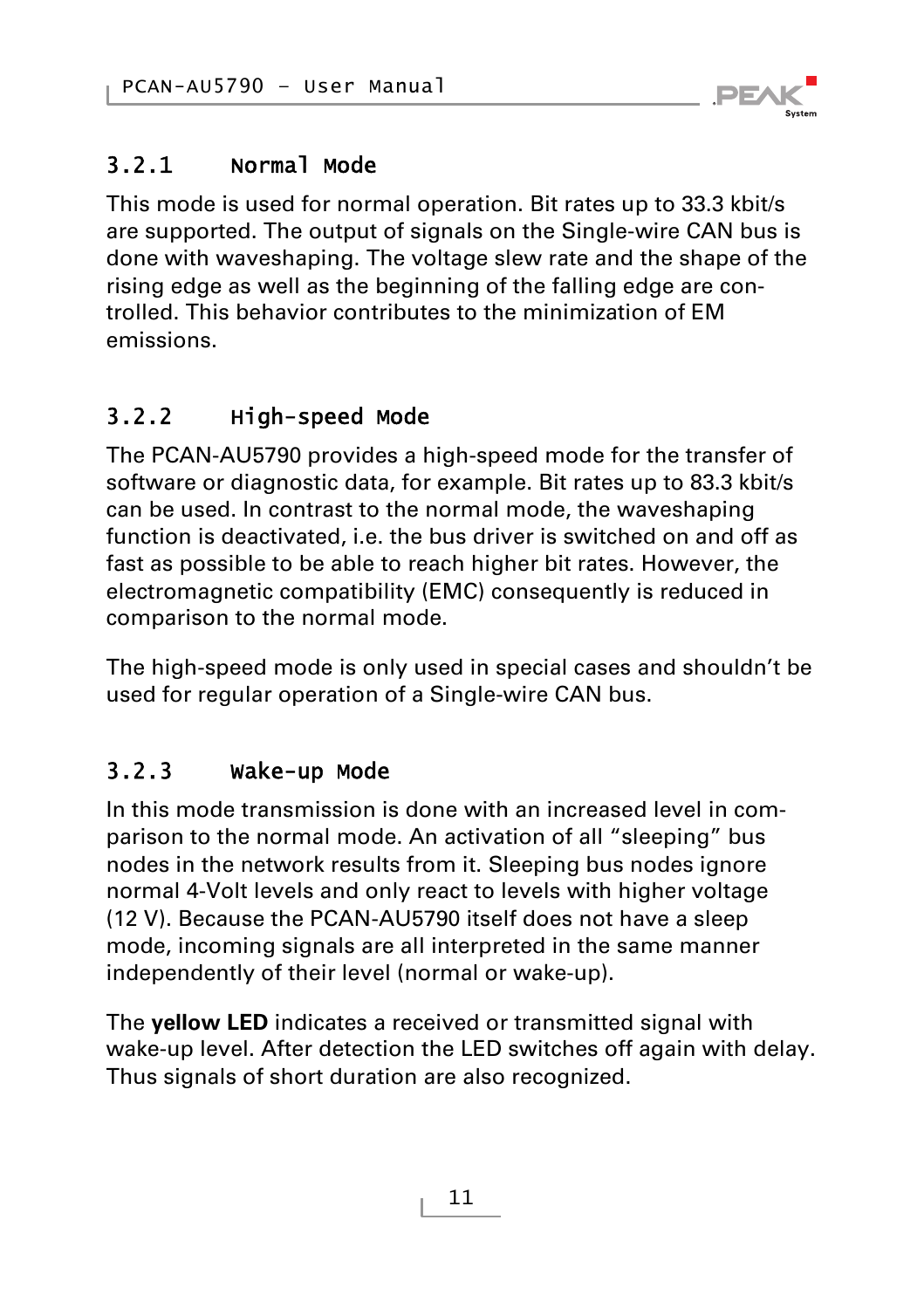

## 3.3 CAN Bit Rate

<span id="page-11-0"></span>When operating the PCAN-AU5790 it must be ensured that the bit rate on the High-speed CAN bus matches the one on the Single-wire CAN bus. No conversion or automatic adaptation of the bit rate is done in the bus converter.

Usual bit rate for Single-wire CAN:

- $-$  33.3 kbit/s (normal mode, wake-up mode)
- $-$  83.3 kbit/s (high-speed mode)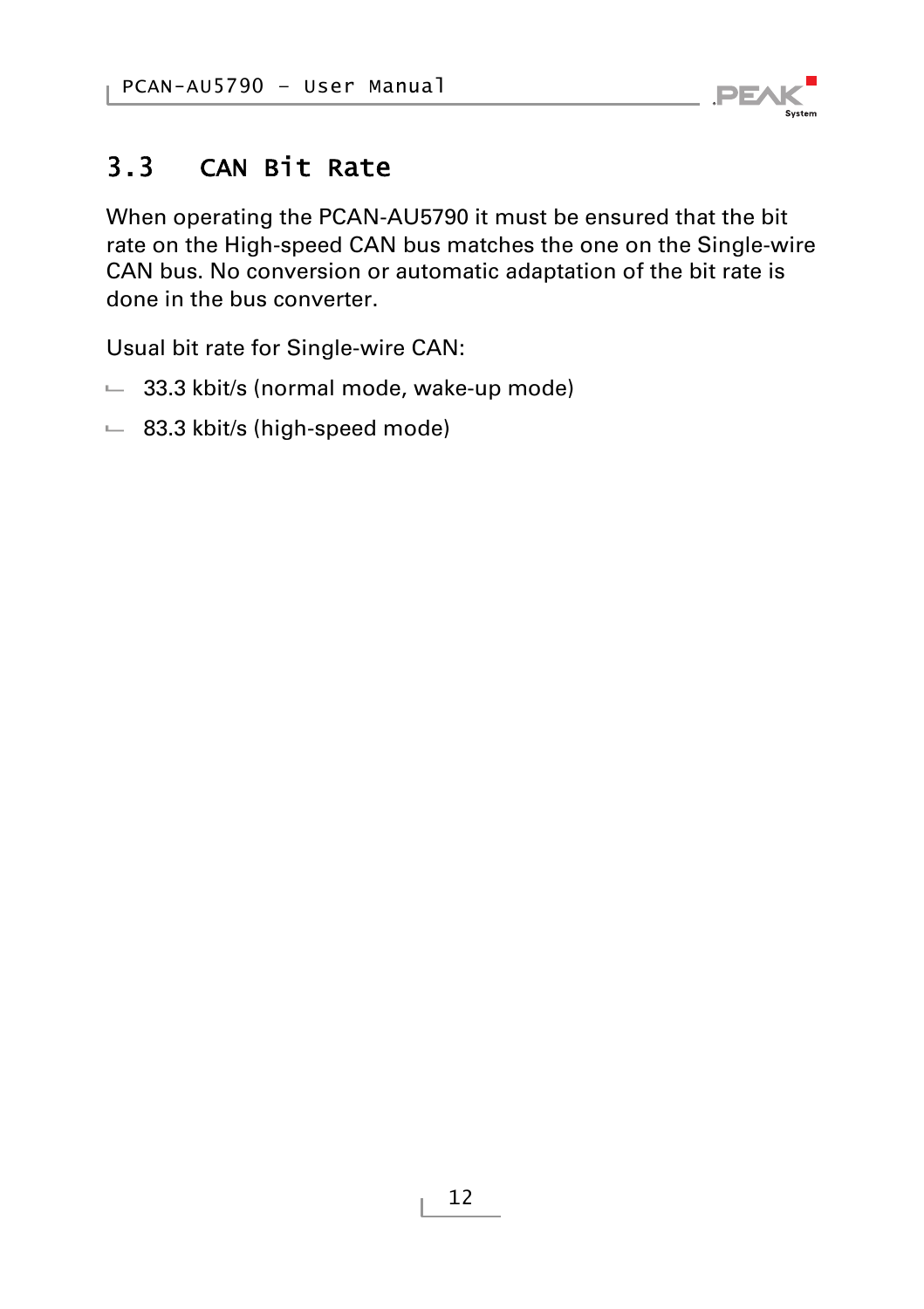

# <span id="page-12-0"></span>4 Technical Specifications

| Power supply        |                                                                                                                                                                                                                                          |
|---------------------|------------------------------------------------------------------------------------------------------------------------------------------------------------------------------------------------------------------------------------------|
| Supply voltage      | 5 V DC, at least 150 mA (via High-speed CAN<br>connection)<br>12 V DC additionally, if the available amperage of<br>the 5-Volt supply < 150 mA (via Single-wire CAN<br>connection; 6 - 16 V possible, at least 12 V for<br>wake-up mode) |
| Current consumption | 20 mA average, 120 mA maximum                                                                                                                                                                                                            |

#### **High-speed CAN**

| Specification | ISO 11898-2                                                                  |
|---------------|------------------------------------------------------------------------------|
|               | CAN specifications 2.0A and 2.0B                                             |
| Transceiver   | PCA82C251                                                                    |
| Connector     | D-Sub socket, 9-pin, pin assignment according to<br>specification CiA® 303-1 |
| Termination   | 120 $\Omega$ (unalterable)                                                   |

| <b>Single-wire CAN</b>      |                                                                          |  |
|-----------------------------|--------------------------------------------------------------------------|--|
| Specification               | <b>SAE J2411</b>                                                         |  |
| Transceiver                 | AU5790 or compatible                                                     |  |
| Connector                   | D-Sub plug, 9-pin                                                        |  |
| Termination                 | 5.1 k $\Omega$                                                           |  |
| Operating modes (bit rates) | normal (33.3 kbit/s), high-speed (83.3 kbit/s),<br>wake-up (33.3 kbit/s) |  |

#### **Wake-up LED (yellow)**

| > 0.5 s                        |
|--------------------------------|
| $> 5 \mu s$ (at 11-Volt pulse) |
| 8.2 V                          |
|                                |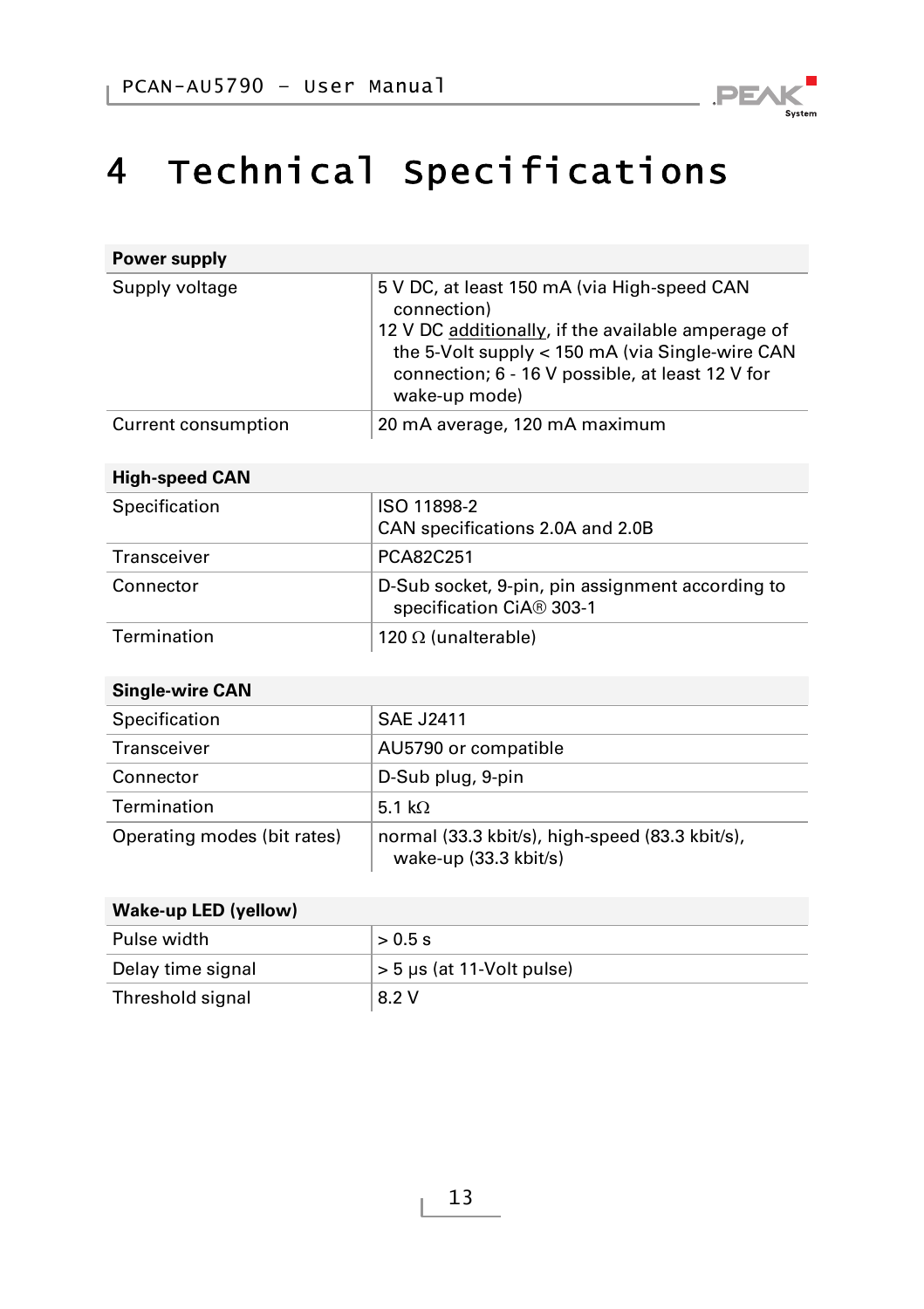

#### **Measures**

| Size   | ∣ 63 x 34 x 19 mm (L x W x H)<br>See also dimension drawing in Appendix B on<br>page 16 |
|--------|-----------------------------------------------------------------------------------------|
| Weight | 26q                                                                                     |

#### **Environment**

| Operating temperature                    | 0 - 70 °C (32 - 158 °F)         |
|------------------------------------------|---------------------------------|
| Temperature for storage and<br>transport | $-40 - +100$ °C (-40 - +212 °F) |
| Relative humidity                        | 15% - 90%, not condensing       |
| Ingress protection (IEC 60529)           | IP <sub>20</sub>                |

#### **Conformity**

| FMV    | Directive 2014/30/EU<br>DIN EN 55024:2016-05<br>DIN EN 55032:2016-02 |
|--------|----------------------------------------------------------------------|
| RoHS 2 | Directive 2011/65/EU<br>DIN EN 50581 VDE 0042-12:2013-02             |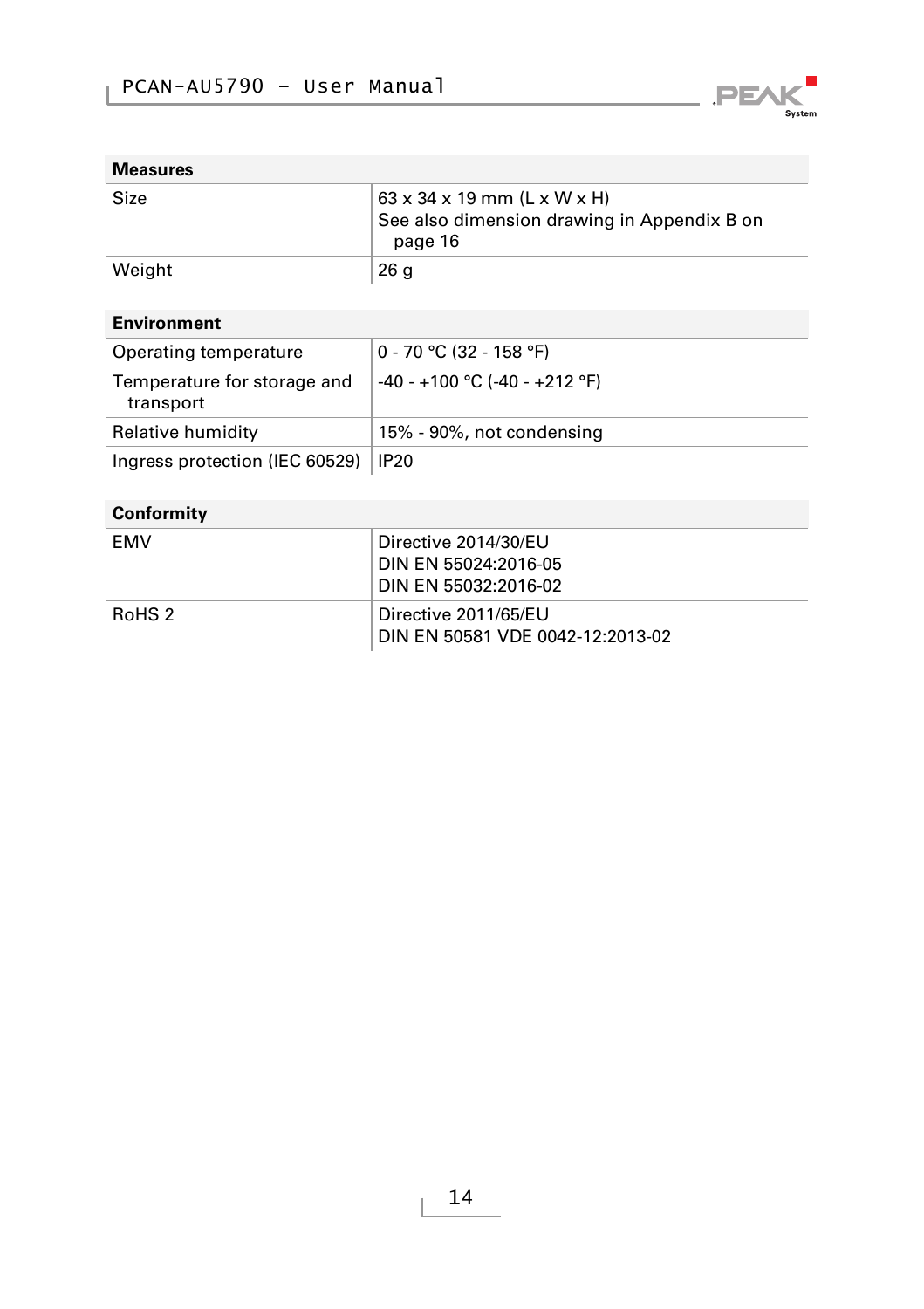

# <span id="page-14-0"></span>Appendix A CE Certificate

|                                                      | EU Declaration of Conformity                                                                                                                                                        | PE/ |
|------------------------------------------------------|-------------------------------------------------------------------------------------------------------------------------------------------------------------------------------------|-----|
|                                                      | This declaration applies to the following product:                                                                                                                                  |     |
| Product name:                                        | PCAN-AU5790                                                                                                                                                                         |     |
| Item number(s): IPEH-002040<br>Manufacturer:         | PEAK-System Technik GmbH                                                                                                                                                            |     |
|                                                      | Otto-Roehm-Strasse 69                                                                                                                                                               |     |
|                                                      | 64293 Darmstadt<br>Germany                                                                                                                                                          |     |
|                                                      | ◯ ← We declare under our sole responsibility that the mentioned product is in conformity with the following directives and the affiliated harmonized standards:                     |     |
|                                                      | EU Directive 2011/65/EU (RoHS 2)                                                                                                                                                    |     |
| German version EN 50581:2012                         | DIN EN 50581 VDE 0042-12:2013-02<br>Technical documentation for the assessment of electrical and electronic products with respect to<br>the restriction of hazardous substances;    |     |
|                                                      | EU Directive 2014/30/EU (Electromagnetic Compatibility)                                                                                                                             |     |
| DIN EN 55024:2016-05                                 |                                                                                                                                                                                     |     |
|                                                      | Information technology equipment - Immunity characteristics - Limits and methods of<br>measurement (CISPR 24:2010 + Cor.:2011 + A1:2015);<br>German version EN 55024:2010 + A1:2015 |     |
| DIN EN 55032:2016-02<br>German version EN 55032:2015 | Electromagnetic compatibility of multimedia equipment - Emission Requirements (CISPR 32:2015);                                                                                      |     |
| Darmstadt, 22 February 2019                          |                                                                                                                                                                                     |     |
|                                                      |                                                                                                                                                                                     |     |
|                                                      |                                                                                                                                                                                     |     |
| Uwe Wilhelm, Managing Director                       |                                                                                                                                                                                     |     |
|                                                      |                                                                                                                                                                                     |     |
|                                                      |                                                                                                                                                                                     |     |
|                                                      |                                                                                                                                                                                     |     |
|                                                      |                                                                                                                                                                                     |     |
|                                                      |                                                                                                                                                                                     |     |
|                                                      |                                                                                                                                                                                     |     |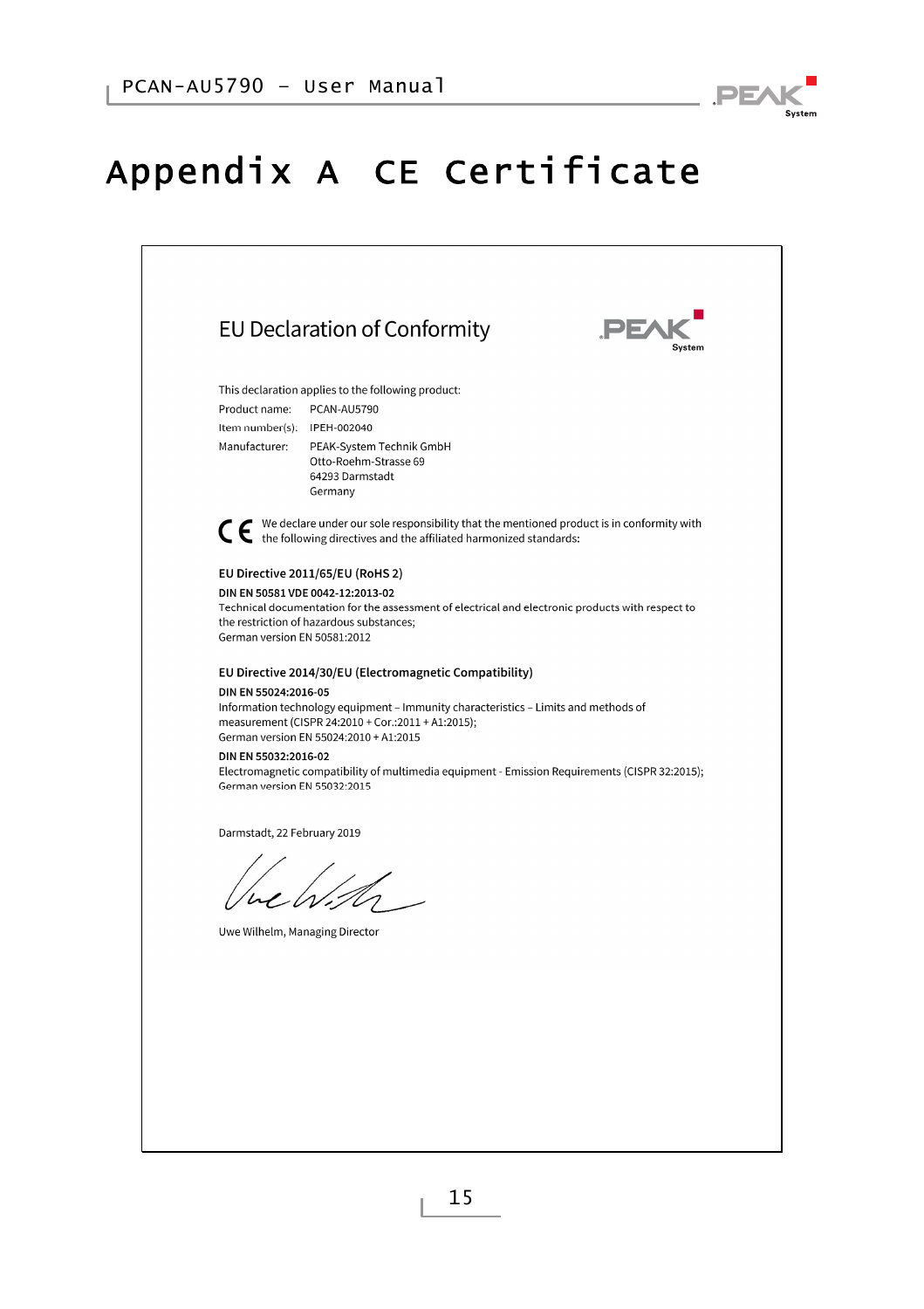

# <span id="page-15-0"></span>Appendix B Dimension Drawing





Figure 4: Top view and side view PCAN-AU5790. The figure does not show the original size.